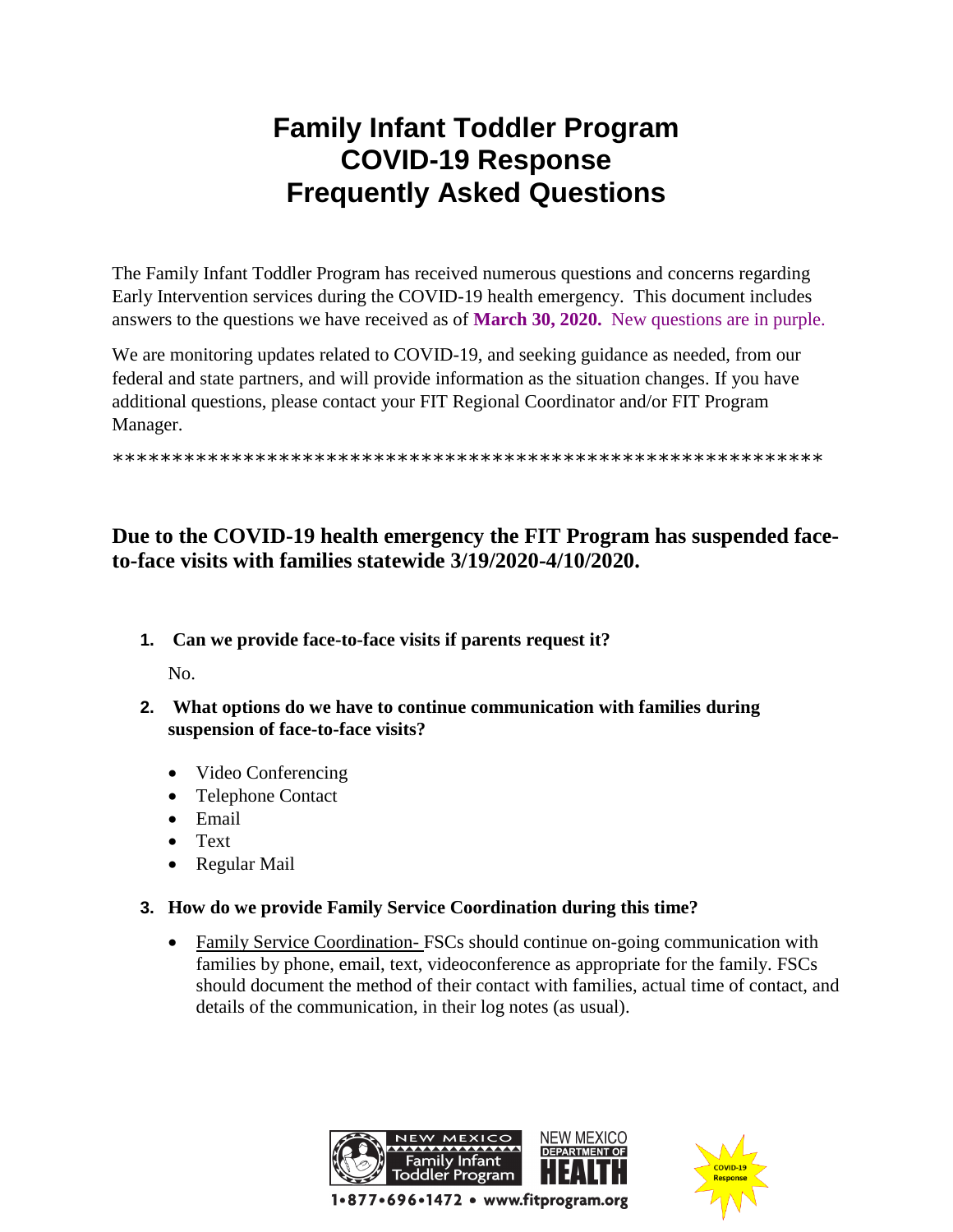## **4. How do we provide Early Intervention Services during this time?**

Early Intervention services may be provided via Telehealth.

## **A. Telehealth**

- 1. Follow 8.310.2 NMAC when conducting telehealth visits. "An interactive telemedicine communication system must include **both** interactive **audio** and **video** and be delivered on a real-time basis at the originating and distant sites."
- 2. The **Telehealth visit will be billed at the Home/Community Based Rate** during the COVID-19 health emergency.
- 3. FSC log notes must document parent consent for IFSP services to be delivered by Telehealth during the COVID-19 health emergency.
- 4. The service provider log note must indicate the service is occurring via telehealth.
- 5. A Prior Written Notice is NOT required to begin delivery of IFSP services by Telehealth as this is the only mode of service delivery at this time.
- 6. The IFSP Supports and Services page does not need to be updated to reflect delivery of services by Telehealth.
- 7. When completing Telehealth visits, ensure privacy is protected to the best of your ability. Privacy includes Provider and Family must be in a private location.
- 8. Recording of telehealth visits for use by the IFSP team requires parent consent documented on the "Video Consent Form- Early Intervention Team and Coaching" [https://www.cdd.unm.edu/ecln/FIT/pdfs/ChildRecordForms/Video-](https://protect-us.mimecast.com/s/BwQ5CBB2ZKFDrq9rfzISoG?domain=cdd.unm.edu)[Consent-Form-EI-Team-Coaching.pdf](https://protect-us.mimecast.com/s/BwQ5CBB2ZKFDrq9rfzISoG?domain=cdd.unm.edu)
- **9.** Additional Telehealth Tools and HIPPA statement on Telehealth are posted on the FIT UNM CDD Portal COVID-19 Response webpage: [http://cdd.unm.edu/early](https://protect-us.mimecast.com/s/U356CDk2jMuozpKzC5Goax?domain=cdd.unm.edu)[childhood-programs/early-childhood-learning-network/family-infant-toddler-program](https://protect-us.mimecast.com/s/U356CDk2jMuozpKzC5Goax?domain=cdd.unm.edu)[training/covid19.html](https://protect-us.mimecast.com/s/U356CDk2jMuozpKzC5Goax?domain=cdd.unm.edu)

## **5. May Co-Visits occur via telehealth?**

YES. Co-Visits may continue to occur via telehealth as long as all parties are in different locations. Social Distancing is vital to everyone's health.

## **6. Childcare centers are limiting access to their centers and not allowing EI Personnel to enter. We have been seeing a child in a childcare setting. Can we continue to provide the service in the childcare via Telehealth?**

- 1. YES. You can use Telehealth to provide services listed on the child's IFSP with the documented consent of the family and the childcare provider.
- 2. Communicate and collaborate with the childcare provider to use telehealth in the way that will be productive for the provider, the child/family, and yourself/your team.
- 3. Consent for Telehealth in the childcare setting must be documented in the FSC log notes and must be indicated as the method of service delivery in the provider's log note for each visit conducted in this way. (PWN is not required.)



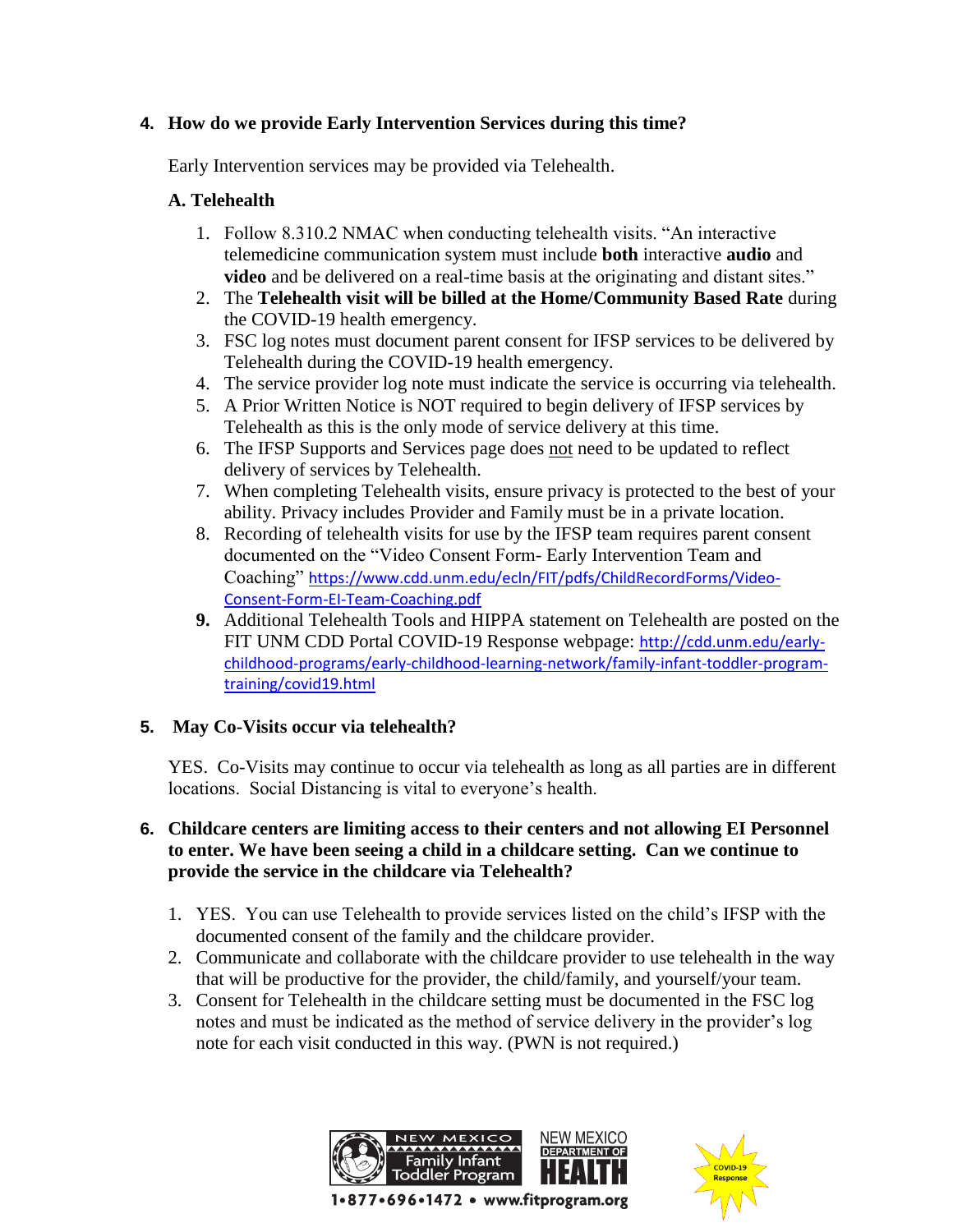## **7. What about confidentiality and privacy related to use of Telehealth in day care settings?**

- 1. When consent has been provided by the parent and childcare provider for use of Telehealth in the childcare setting, observe the same guidelines as for Telehealth in the home.
- 2. When completing Telehealth visits, ensure privacy is protected to the best of your ability. Privacy includes the EI Provider and participants in the Telehealth visit must be in a private location. The daycare setting where you typically provide services is considered a private location if the child and childcare provider are in the usual space in which face-to- face visits occur.
- 3. Use discretion if there are individuals other than day-care personnel present in the space where Telehealth is being used.
- 4. Do not record Telehealth in the daycare setting unless you can ensure that no one other than the child, a family member, child care provider will be recorded (neither audio nor visual), and the appropriate consent has been obtained: Video Consent Form- Early Intervention Team and Coaching" <https://www.cdd.unm.edu/ecln/FIT/ChildRecordForms.html>

## **8. What if parents decline the use of Telehealth for their services?**

- 1. FSC log notes must document parent choice to decline Telehealth delivery of the services on their IFSP.
- 2. Use "Family Other" in FIT KIDS to indicate visits missed when families have declined Telehealth for the visit.
- 3. Discuss with the family the need to suspend IFSP services that will not be delivered by Telehealth.
- 4. Ensure that families are informed that the temporary suspension of the IFSP services will not affect the services
- 5. Document suspension of services in FSC log notes and request that parents document their consent by signing a PWN.

## **9. What if a family does not want to receive telehealth or does not have access to audio/visual devise?**

Collaborative Consultation may be used during this crisis to remain in contact with families to support strategies in a child's IFSP. See guidelines below:

## **Collaborative Consultation (with families during the current health emergency)**

- 1. Collaborative Consultation may be used by an IFSP service provider (by one individual or by a team) to consult with families about their child's development or progress.
- 2. Collaborative Consultation may be used by an IFSP service provider with other caregivers who are part of the child's ongoing support system and are a part of



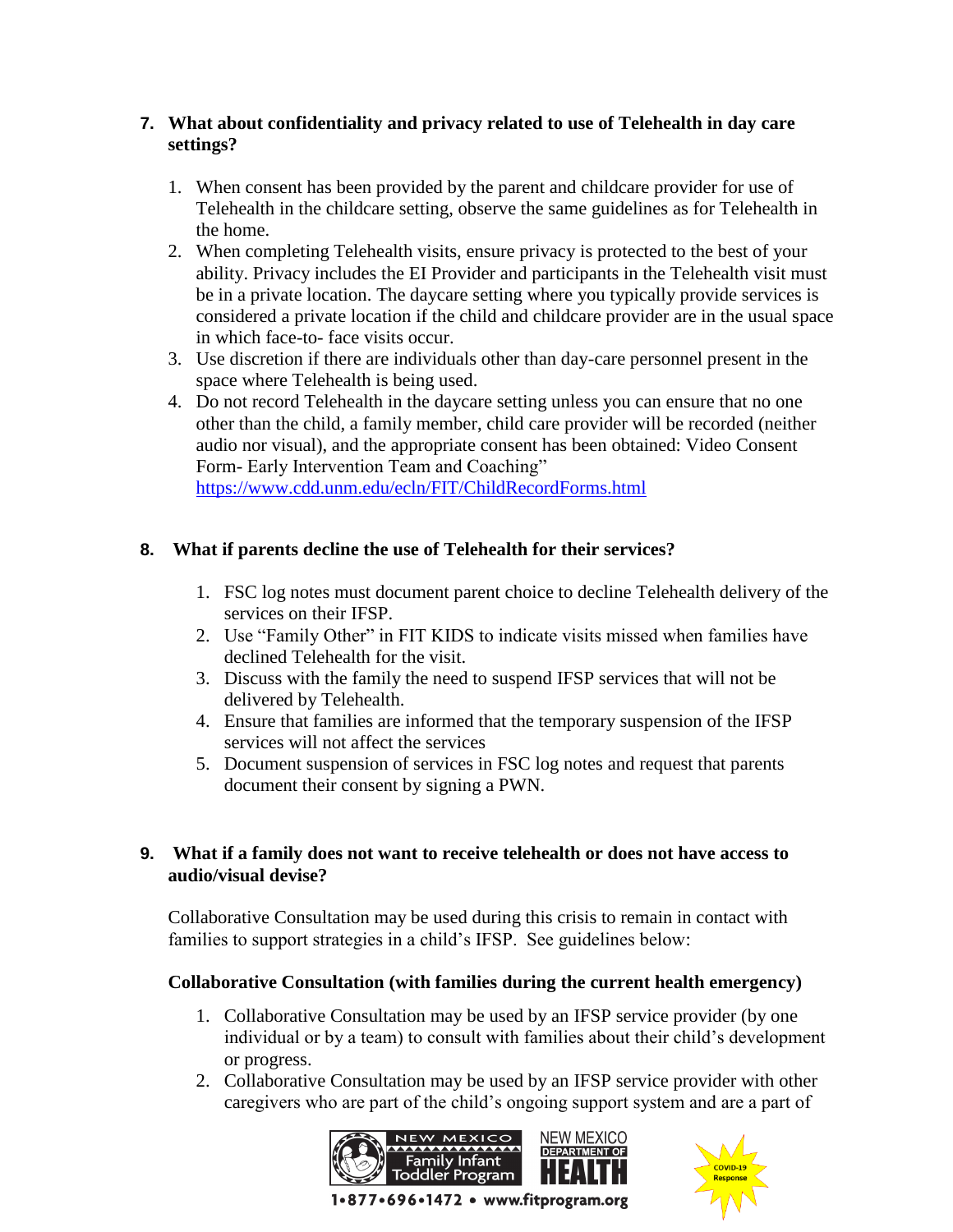that child's natural environment. (i.e. childcare center). Please obtain parent consent to work with other caregivers.

- 3. Collaborative Consultation as described here can occur by telephone or videoconference and may be **billed at the Home/Community Based Rate.**
- 4. Use of Collaborative Consultation does NOT replace the delivery of IFSP services through Telehealth.
- 5. There is currently no limit to the number of times that a provider may use/bill Collaborative Consultation in this way.
- 6. The FSC is NOT required to participate in the Collaborative Consultation as defined here.
- 7. Collaborative Consultation does not need to be added to the IFSP.
- 8. The use of Collaborative Consultation as described here must be documented in service provider log notes.

## **10. Are we still processing referrals? How?**

YES. Each agency will establish the intake protocol they wish to follow for new referrals and agency specific consents. Intake can occur by telephone or videoconference.

- 1. Use the current guidance on eligibility during the COVID-19 health emergency to discuss the process of eligibility determination with the family. [http://cdd.unm.edu/early-childhood-programs/early-childhood-learning](https://protect-us.mimecast.com/s/mgIGCER2kNIl2yJ2UpeG_Y?domain=cdd.unm.edu)[network/family-infant-toddler-program-training/pdfs/cme-process-covid-19](https://protect-us.mimecast.com/s/mgIGCER2kNIl2yJ2UpeG_Y?domain=cdd.unm.edu) [infographic.pdf](https://protect-us.mimecast.com/s/mgIGCER2kNIl2yJ2UpeG_Y?domain=cdd.unm.edu)
- 2. Share with the family how services and supports are being delivered during the Covid-19 health emergency (See Telehealth and Collaborative Consultation above).
- 3. Follow your agency protocol, and family needs, for the best method of delivery of documents to families so that those documents can be shared, signed and returned. Fax, email, mail, text (if no Private/Personal Information)

## **11. How do we complete the CME while all face-to-face services are suspended?**

The CME process, which requires completion of the IDA assessment process including the IDA protocol, is suspended for all providers outside of a hospital setting.

A "presumptive eligibility" process has been put in place.

## **12. If we're not doing a CME, how do we determine "presumptive eligibility" for newly referred infants/toddlers?**

## **To enroll a child via presumptive eligibility for FIT services:**

With the family's consent, gather enough information from the family to assess the child's potential eligibility for IFSP services as follows:



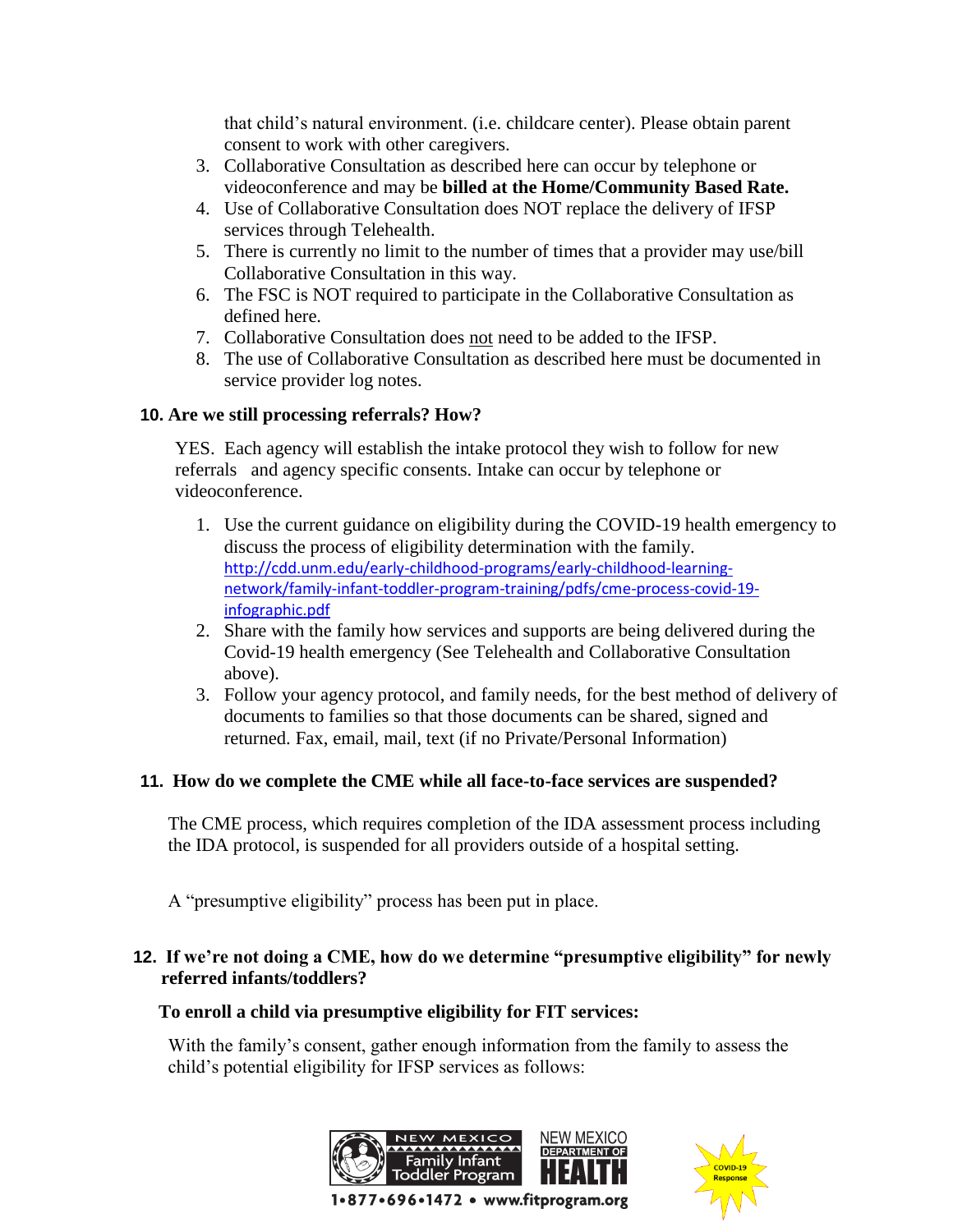Established Condition, Bio/Medical Risk, Environmental Risk

- 1. Per discussion with the family, if the child meets criteria for eligibility due to Established Condition, Bio/Medical Risk, or Environmental Risk, then "presumptive eligibility" has been established.
- 2. Develop an interim IFSP. (See below.)

## Probable Developmental Delay

- 1. Complete the ASQ-3 screening tool with the family via mail, phone, videoconference, secure email or fax.
- 2. If the ASQ-3 indicates developmental concerns; presumptive eligibility has been determined
- 3. If the ASQ-3 is not available for use you may use Informed Clinical Opinion for the Presumptive Eligibility based on parents report of child's development and/or observation of the child via telehealth.
- 4. A secondary review should occur with all Informed Clinical Opinion. Following the health emergency, the annual determination will need to be completed with any adjustments necessary made to the IFSP following standard procedures.
- 5. Develop an Interim IFSP. (See below.)

A CME may not be billed. Billing for presumptive eligibility would be  $E \& A$  for time completing tools used to determine eligibility.

Hearing and Vision screenings may be postponed for up to 90 days. If a child is suspected of having a hearing loss or a concern with vision, please contact the Regional Supervisor within your area. Consultation is available from NMSD or NMSBVI during this time.

## **13. Do we need to complete a written report when using the presumptive eligibility process?**

## **YES. While the report does not need to be lengthy for presumptive eligibility, it must include the following:**

- 1. Document the process and the outcome for presumptive eligibility.
- 2. Include: Referral Date, Child's Name, Child's DOB, Date of Presumptive Eligibility Determination, Tool(s) Used and/or Medical Record review and Parent Report, result of ASQ, ERA, Medical Record Review, etc.
- 3. The person completing the presumptive eligibility review must sign with credentials and date.



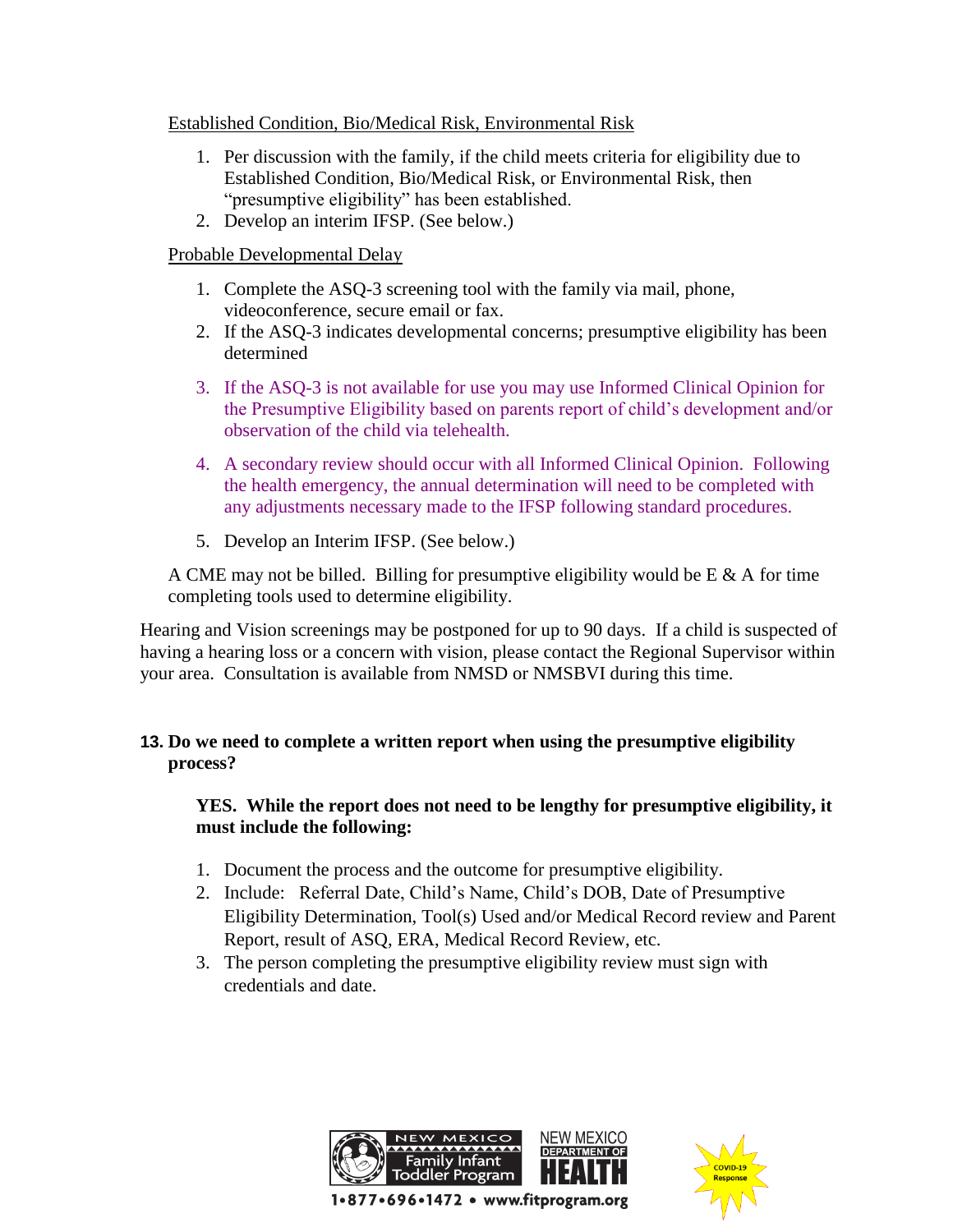## **14. Do we have to have two disciplines when completing the ASQ-3?**

No. Because presumptive eligibility is being used for new referrals at this time and a full comprehensive multidisciplinary evaluation will occur to determine Eligibility once officials have deemed social distances is no longer required.

## **15. How do we complete an Interim IFSP?**

- 1. With parental consent an interim IFSP shall be developed and implemented, when an eligible child or family have an immediate need for early intervention services prior to the completion of the evaluation and assessment.
- 2. The FIT Interim IFSP form for use during the COVID-19 health emergency must be used. It has been added to the FIT Portal COVID-19 Resources: [http://cdd.unm.edu/early-childhood-programs/early-childhood-learning](https://protect-us.mimecast.com/s/ZWPxCG62mPTBRnpRFQpxJB?domain=cdd.unm.edu)[network/family-infant-toddler-program-training/pdfs/fit-interim-ifsp-fillable.pdf](https://protect-us.mimecast.com/s/ZWPxCG62mPTBRnpRFQpxJB?domain=cdd.unm.edu)
- 3. The use of an interim IFSP does not waive or constitute an extension of the evaluation requirements and timelines. Guidance from OSEP has been requested concerning timelines.

#### **16. Who must participate in developing the Interim IFSP?**

- 1. The interim IFSP can be completed by the FSC and EI service provider with the family by telephone or videoconference.
- 2. The meeting should be billed as Collaborative Consult at the Home/Community Provider Rate.

#### **17. If the health emergency continues and we are not able to do a CME and initial IFSP before the 45-day timeline, what do we do?**

Clarification/guidance regarding this timeline has been requested from OSEP. Until further guidance is given:

The Intake/Family Service Coordinator must document in log notes in the case record that the timeline was not met due to restrictions related to the COVID-19 health emergency. **Enter "Family: Other" in FIT KIDS as the reason for the delay.** 

## **18. How do we determine ongoing eligibility when the Annual IFSP is due?**

- 1. The use of ongoing assessment information (parent report, AEPS, HELP, domainspecific tools, clinical observation) combined with the use of the IDA process by a multidisciplinary team may be used to determine the child's ongoing eligibility.
- 2. A TTA meeting may be held via phone or videoconference to complete scoring of the IDA protocol. *Per page 36 of E&A Technical Assistance Document*: "Given that the (IFSP) team has worked with the child  $&$  family using the transdisciplinary approach for an entire year, there should be very few items on



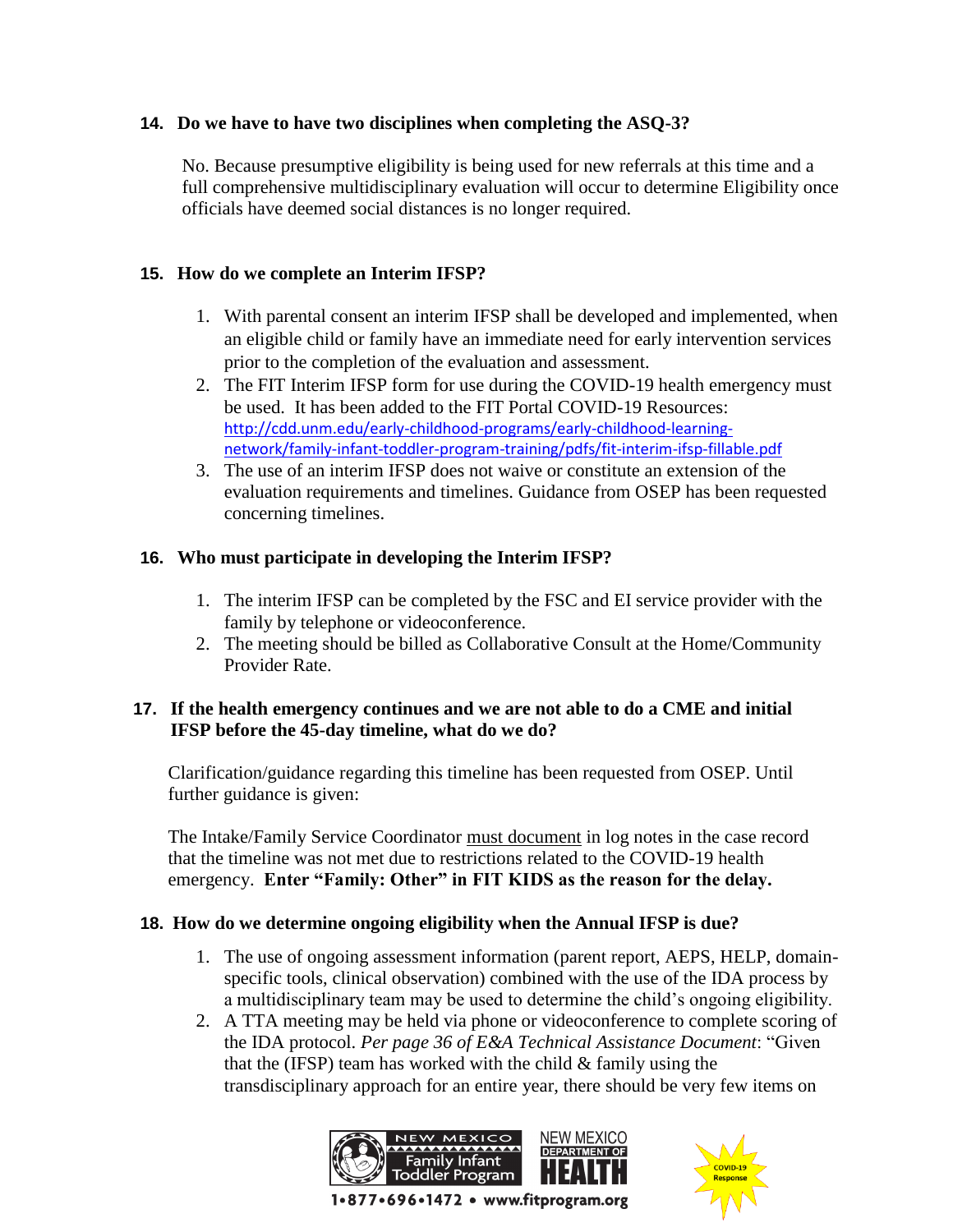the Province Profile that would need to be directly administered in order to determine if the child possesses a particular skill."

- 3. Teams may use Informed Clinical Opinion for ongoing eligibility in the event there is only one early intervention practitioner working with the child or the team is unsure of the eligibility determination by following step #1 above.
- 4. A secondary review should occur with all Informed Clinical Opinion. Following the health emergency, the annual determination will need to be completed with any adjustments necessary made to the IFSP following standard procedures.
- 5. Hearing and Vision screenings may be postponed for up to 90 days. If a child is suspected of having a hearing loss or a concern with vision, please contact the Regional Supervisor within your area. Consultation is available from NMSD or NMSBVI during this time.

## **19. Can we complete an Annual IFSP meeting over the telephone or by videoconference?**

- 1. YES. All attendees may participate remotely in the Annual IFSP by telephone or videoconference.
- 2. All parties identified via Standards who are required to attend the meeting must still participate in the meeting.
- 3. IFSP meetings are billed as Collaboration Consultation and are reimbursed at the Home/Community Provider Rate (including if participation is by phone or videoconference).
- 4. The Prior Written Notice MUST indicate the IFSP meeting will occur via telephone/video conference due to the COVID-19 health emergency. Follow your agency guidance or family preference for delivery of PWNs by mail, secure email/fax, photo attachments.
- 5. Individual log notes must document the method of participation of each member who participates in the IFSP meeting (phone or video).
- 6. The FSC will follow up with the completion of the signature page as agreed upon by the family and FSC.

## **20. How do we complete IFSP Review meetings?**

Follow the same guidance as for the Annual IFSP meeting.

## **21. Are there any changes to TTA meetings?**

No. TTA meetings may be held via teleconference or videoconference with several or all team members attending remotely. Speak with your agency about how you can access remote teleconferencing away from your worksite if needed. Remote teleconferencing resource- [https://www.freeconferencecall.com/.](https://www.freeconferencecall.com/)



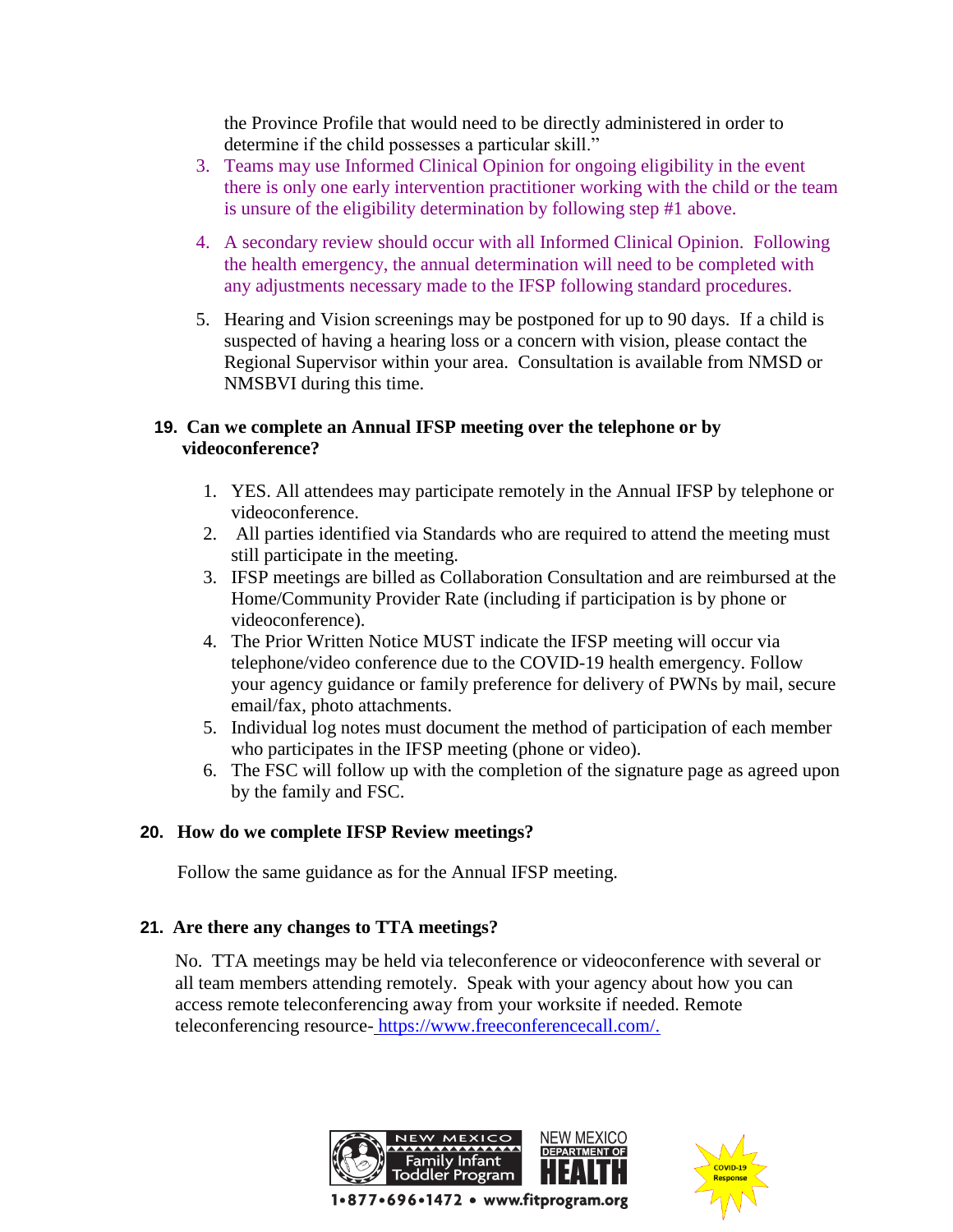#### **22. When do we need to use a Prior Written Notice (PWN)?**

OSEP continues to require the use of informed consent by Prior Written Notice for notification of IFSP meetings and changes to existing IFSP services (other than the change of an existing service to Telehealth delivery).

### **23. What guidance should we follow about Transition Conferences at this time?**

All conferences are to be completed via video conference. If our Part B partner indicates they will not be attending, please document in the FSC log and notify your FIT Regional Coordinator.

## **24. Will we be serving children beyond age 3 since schools seem unable to complete their diagnostics?**

At this time we are working with our Part B partners to determine how to serve children exiting Part C who are eligible for Part B services.

## **25. How do we determine the Early Childhood Outcome (ECO) rating?**

At this time, you may not have sufficient information to complete the rating, thus you will need to wait. For children with whom you do have sufficient information you may continue to complete the ECO and discuss with the family the outcome and enter into FIT-KIDS.

## **26. May we spend our professional development funds on supporting our staff with learning telehealth?**

YES. This is an important area for all staff to learn technology, working with families via telehealth, etc.

#### **Non-FIT Procedural Questions:**

**If we purchase IPad's may we be reimbursed?**

Unfortunately, the FIT Program has no means of reimbursement for additional telehealth equipment. Please contact your Regional Coordinator to see if any Mini iPads are still available.

 **Will their being any special funding for FIT Providers during this health emergency?**

Unknown. Currently there is no special funding available. Rates for telehealth have been increased. Restrictions for the use of Collaborative Consultation have been reduced. Telehealth and Collaborative Consultation are billed at the Home/Community rate.